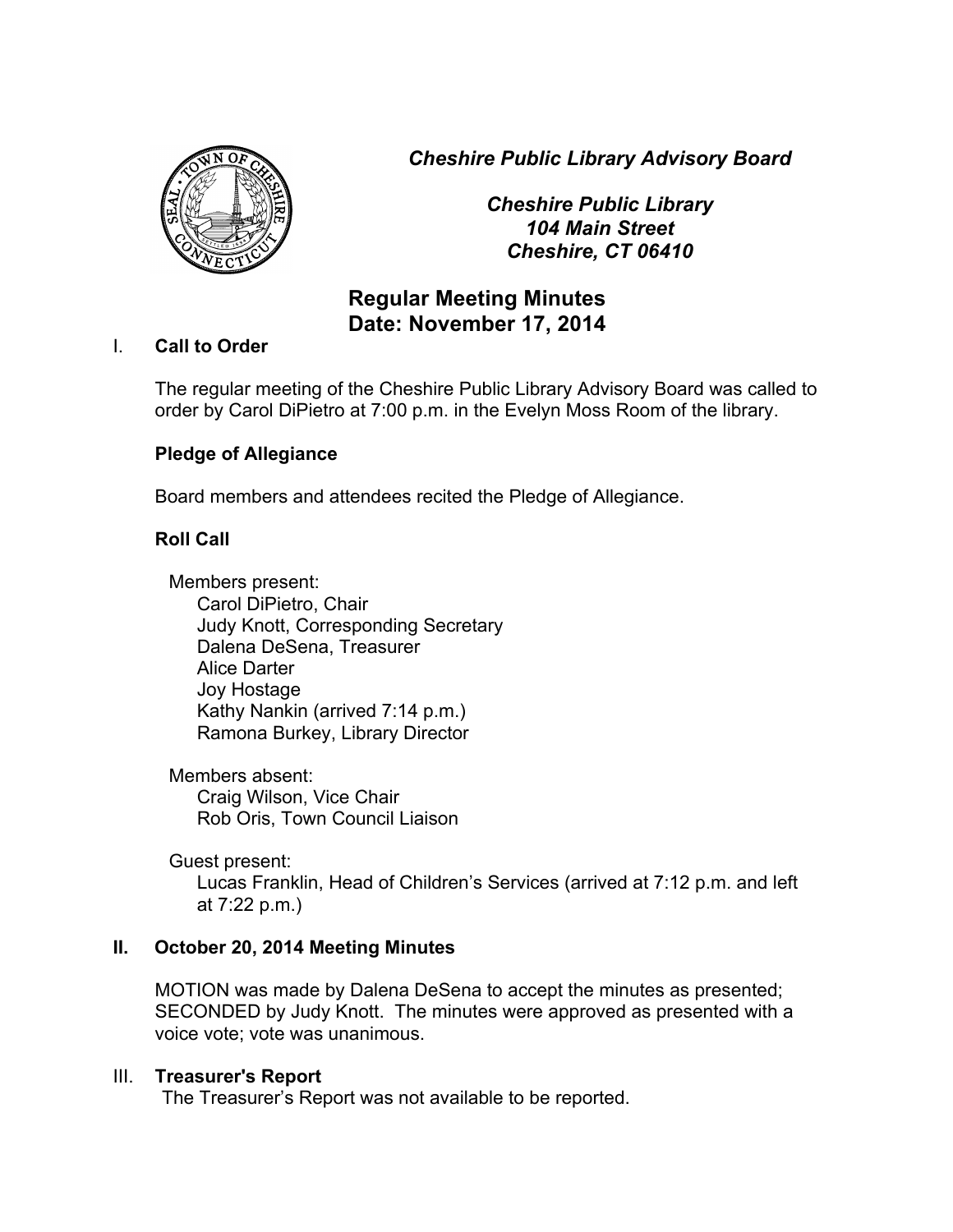### IV. **Reports of Committees**

1. School-Library Partnership Mrs. DiPietro read the following report from Lucas Franklin, the new Head of Children's Services.

School-Library Partnership:

- Thursday, Oct. 9: The Future Educators of America (FEA) from Dodd Middle School did a Halloween story time along with a craft activity for children ages 3-5. 20 children attended.
- Wednesday, Oct. 15: Teen Librarian Kelley Gile spoke at the Cheshire High School Sophomore Career Day to approximately 400 students. Kelley spoke to small groups of students about a librarian's job responsibilities, the education requirements of becoming a librarian, and why she joined the profession. She then answered students' questions

Youth Activities-Special Programs in October:

- Monday, Oct. 27: Halloween Magic. Over 120 children and caregivers attended this Halloween-themed magic show with Rich Rothstein.
- Thursday, Oct. 30: Halloween Story time and Costume Parade. We had over 150 children and caregivers attend. Children listened to stories and then paraded in costume throughout the library to pick up special treats.
- Friday, Oct. 31: Anime Club Halloween Cosplay Extravaganza. 35 young adults attended this event, in which participants dressed up as their favorite anime characters.

Youth Activities-Special Programs in November:

- Saturday, Nov. 8: Zumba for Kids.
- Friday, Nov. 14: Silly Sing-a-long with Edward Leonard.
- Saturday, Nov. 15: Puppetry Demonstration with the Ballard Institute and Museum of Puppetry.
- Wednesday, Nov. 19: Maker Fun, an activity where youth ages four and up can make crafts and art projects.

Guest Speaker – Lucas Franklin, the new Head of Children's Services

- Board members introduced themselves.<br>• Mr. Franklin introduced himself providing
- Mr. Franklin introduced himself, providing a brief background he is a 2010 graduate of Simmons College, majoring in Library Science. He worked as a Teen Librarian at the New Britain Public Library, branch manager at a public library in Georgia, and most recently as the Technology Coordinator at the Cheshire Public Library.
- Mr. Franklin shared his vision for Children's Services at the Cheshire Public Library: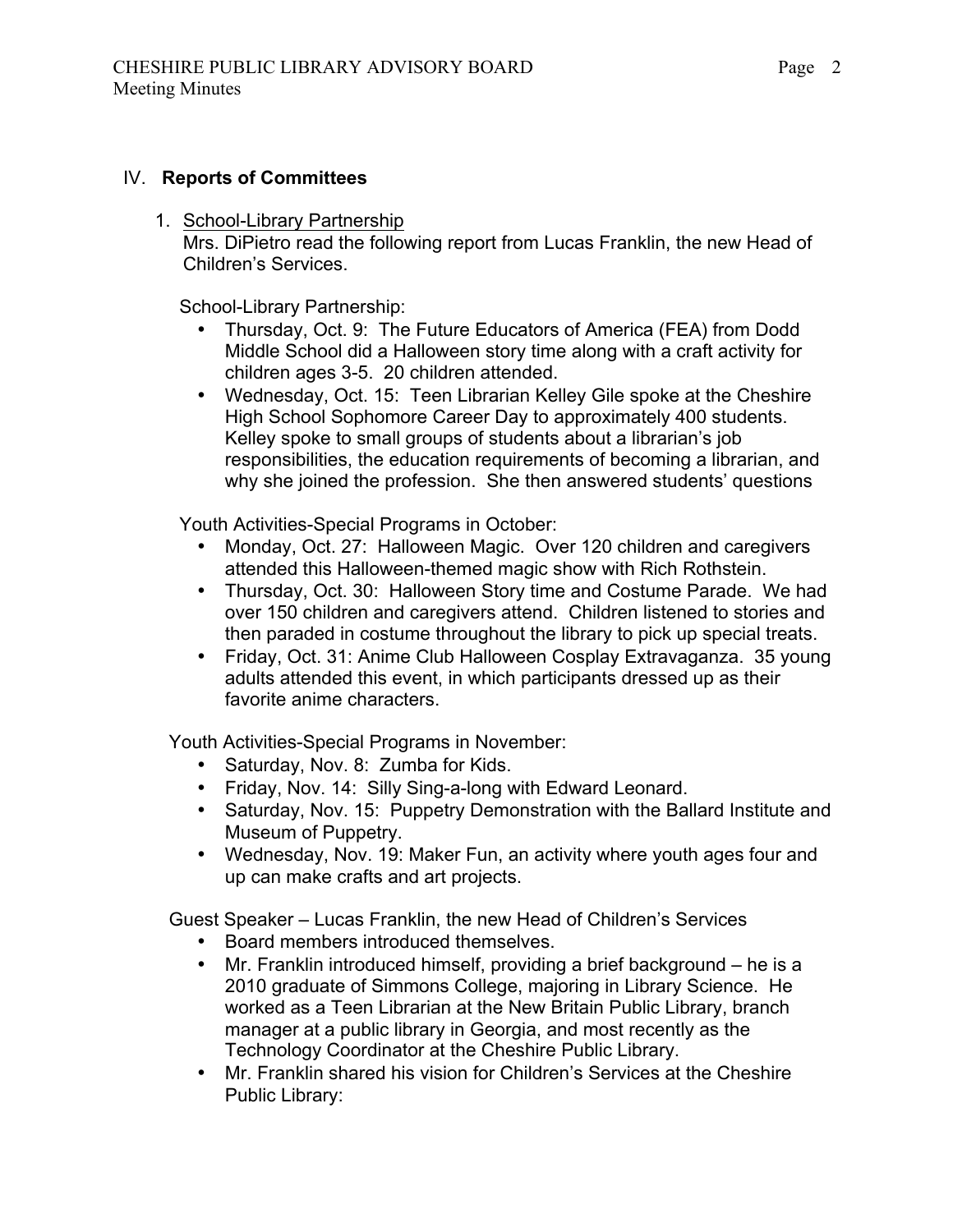- $\triangleright$  Partner more with the schools.
- $\triangleright$  Outreach in the community; be more visible in the town. Would like to participate in Cheshire's Memorial Day parade. Try new ways to promote the summer reading program.
- $\triangleright$  Expand the STEM (Science, Technology, Engineering and Math) programs. Would like to expand the "3 G" program (Gizmos, Gadgets and Goo) to all age groups.

Mrs. DiPietro asked what percentage of students have library cards. Mrs. Burkey replied that 40% of Cheshire residents have library cards, which is standard for a community of our size and economic status.

Funding Resources - Mr. Wilson was absent. No report.

## V. **Communications**

Mrs. DiPietro reported it was a light period for emails and mail. There were no "hot" topics discussed online.

- Mrs. Hostage reported that the CT State Library received the Betty M. Linsley Award for 2014 for a recent publication: Public Records of State of CT from 1819 to 1820, vol. 20. The editor was Dr. Douglas M. Arnolds.
- VI. **Report of the Chair –** Carol DiPietro, Chair
	- Mrs. DiPietro shared a 10/28/2014 article from the Waterbury Republican entitled " 'Bookcycle' peddles new take on feminism" about a roving library tricycle in Los Angeles. This library program, knows as FLOW (Feminist Library on Wheels), contains a triple-decker shelf filled with a wide range of feminist media. The library consists entirely of donated books. Bicycles and women's rights share a long history – before women could vote, bicycles gave women "a newfound independence that seemed to dovetail with the burgeoning women's suffrage movement."
	- Mrs. DiPietro complimented the Cheshire Citizen and the Cheshire Herald newspapers on their nice articles about the retirement of Sue Hartley and Cindy Tencza of Children's Services.

Mrs. DiPietro also complimented today's reception honoring Sue and Cindy.

Mrs. DiPietro reported the Friends made \$6200 with their recent fall book sale. Mrs. Burkey also shared that the Friends also fundraise by selling textbooks online. Per their website, the Friends accept textbooks (both college and high school) that are less than 3 years old.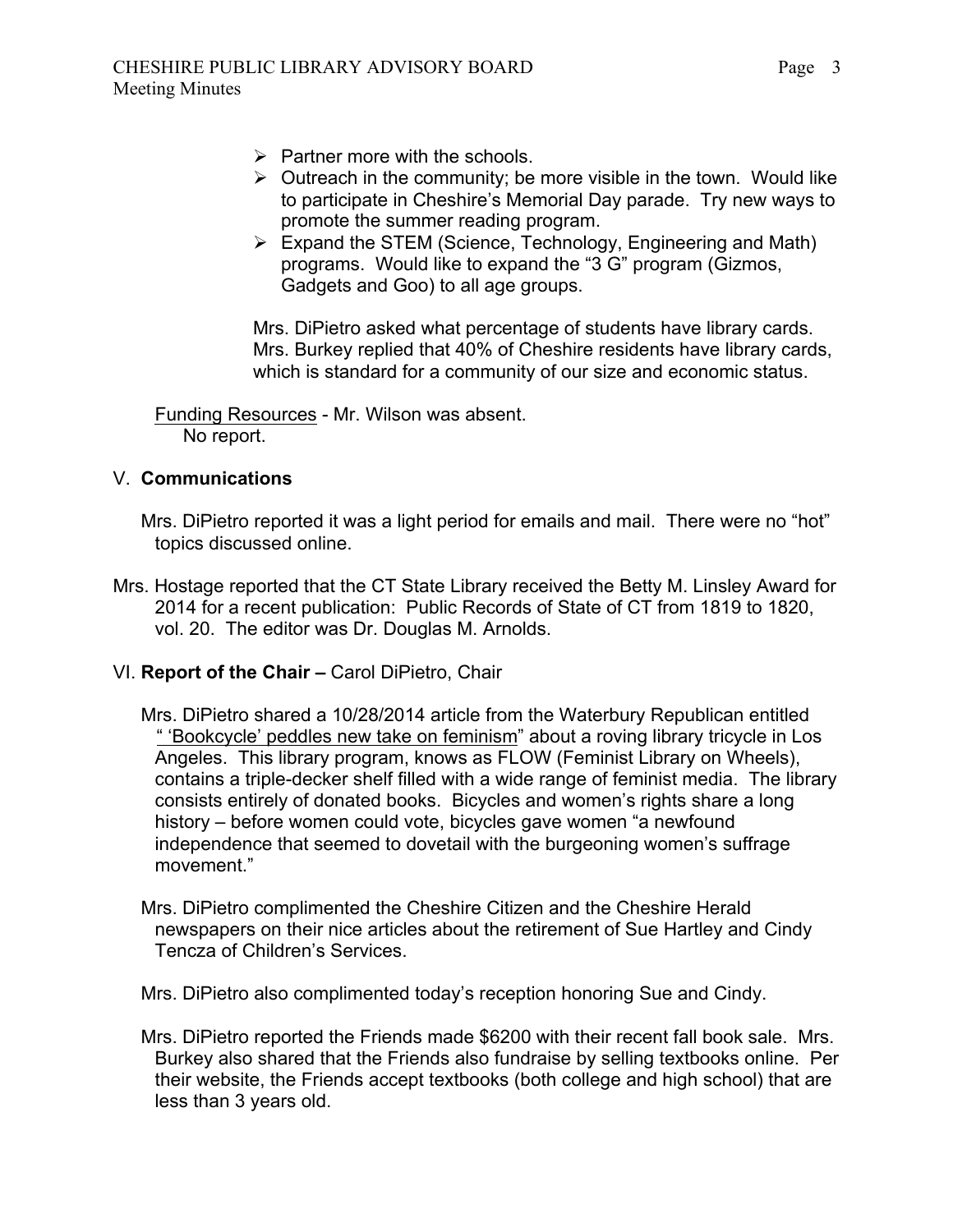## VII. **Report of the Library Director –** Ramona Burkey

#### **Technology**

Look in your library e-newsletter soon for information on Hoopla, our newest digital content service (movies, TV shows, music and more).

### **Programs and Services**

Circulation in October totaled 32,156 items.

*Upcoming events (more programs, info and registration at cheshirelibrary.org):*

- $\triangleright$  Movie Matinee "The Pursuit of Happiness": Tuesday 11/18 at 1:00 p.m.; Philomena": Tuesday 11/25 at 1:00 p.m.
- ! NaNoWriMo (National Novel Writing Month) Write-In Wednesdays: Wednesday 11/19 from  $5:00 - 9:00$  p.m.
- $\triangleright$  Holiday Photo Editing Thursday 11/20 at 7:00 p.m.
- $\triangleright$  Fab Film Saturdays: "The Dark Crystal" Saturday 11/22 at 2:00 p.m.; "Muppets" Most Wanted" – Saturday 12/12 at 2:00 p.m.
- $\triangleright$  Personal Preparedness Workshop with Chesprocott Tuesday 12/2 at 7:00 p.m.
- $\triangleright$  The Ancient Art of Paper Cutting Thursday 12/4 at 7:00 p.m.
- ! "A Seussified Christmas Carol" with Cheshire Community Theater Saturday 12/6 at 2:00 p.m.
- $\triangleright$  Jewelry Jam with Kim Larkin Monday 12/8 at 6:30 p.m.
- ! Cheshire Cats Classics Club: *The War of the Worlds* by Orson Welles Monday 12/8 at 7:00 p.m.
- $\triangleright$  Music Together Workshops (birth to age 5) Wednesday 12/10 at 10:00 a.m. or 11:00 a.m.
- $\triangleright$  Holiday Read-Aloud with the Future Educators of America Wednesday 12/10 at 3:30 p.m.
- $\triangleright$  Holiday Silly Sing-Along Friday 12/12 at 10:30 a.m. (best for ages 5 and younger).

## **Personnel**

Please welcome Lucas Franklin, our new Head of Children's Services. You may know Lucas as our former Technology Coordinator; Lucas was previously the Teen Librarian at the New Britain Public Library, and has also served as a branch manager at a public library system in Georgia. As you may know, Cindy Tencza will be retiring at the end of December; her position (Children's Librarian) has been posted with a deadline of 12/19.

#### **Financial**

A lot of donations have been received toward the Children's Room signage, in honor of Sue Hartley and Cindy Tencza. The signage will be a 3-dimensional tree surrounding the entrance to the Children's room.

The Rotary Club has pledged to purchase 2 IPads for the Children's room technology table, in honor of the 75th Anniversary of the Rotary Club. They will be hosting a reception at the Library in 2015.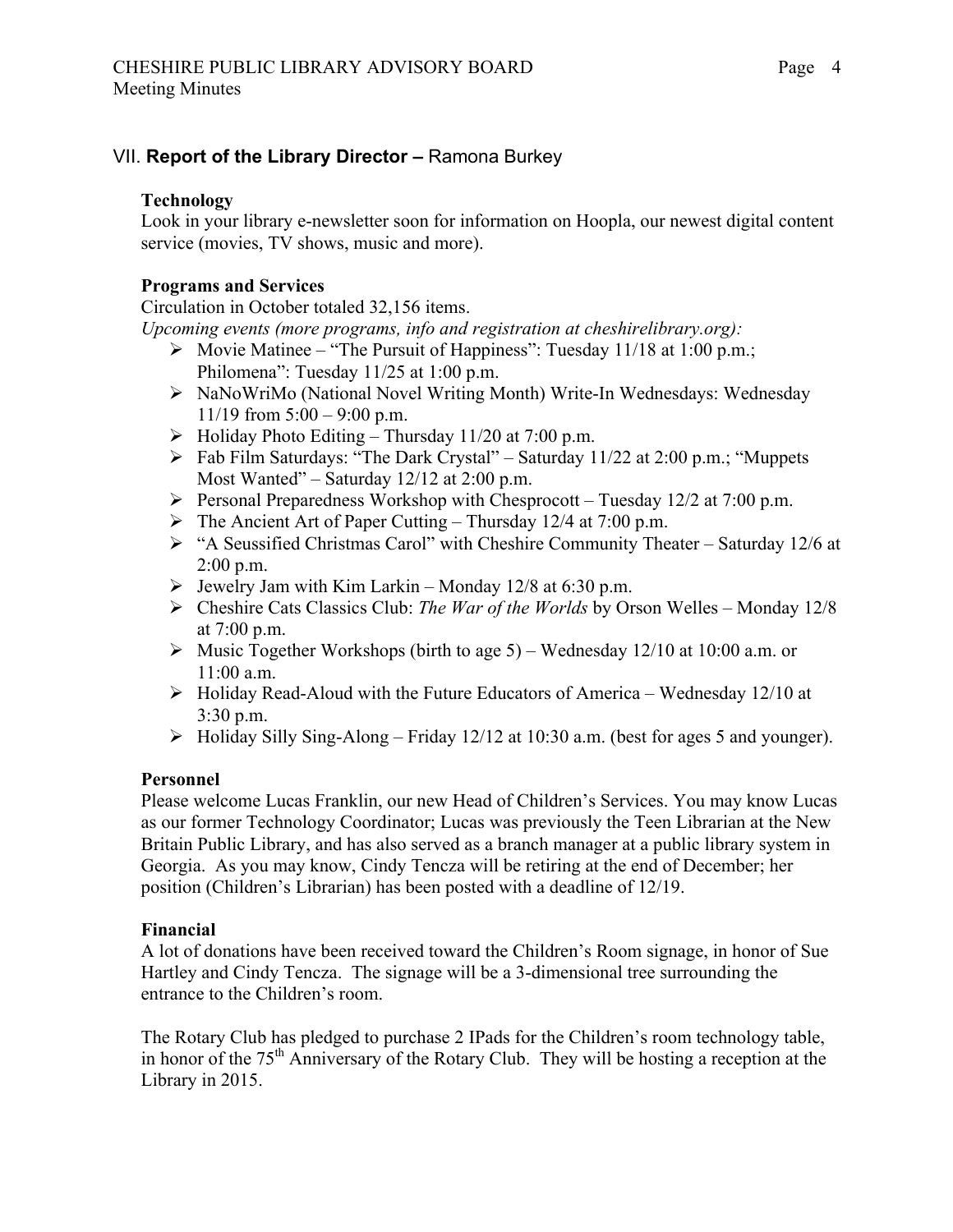#### **Buildings and Grounds**

We will close at 4:00 p.m. on Wednesday, November 26, and we will be closed on Thursday 11/27 and Friday 11/28, for the Thanksgiving holiday.

#### **Policies and Planning**

I will be going to the Personnel Committee of the Town Council on the evening of Thursday 11/20 to ask to restructure some staff positions in light of the vacancies left by Sue Hartley, Cindy Tencza and Robin Aitro (retired July 1, 2014). I am proposing a net reduction of 15 hours in staff hours, salaries, benefits and pension liabilities by eliminating a vacant 30 hour position and adding 5 hours to each of these positions: Technology Coordinator (Increasing hours to 30), Assistant Director (increasing hours to 30) and the 15 hour Reference Librarian position (increasing hours to 20).

#### **Other**

Al Adinolfi and Dante Bartolomeo attend today's reception and both presented citations to Sue Hartley and Cindy Tencza. Mrs. Burkey also distributed the Library Weekend Concert schedule to the Board.

### IX. **Unfinished Business** - **Review of By-Laws of the Cheshire Public Library Advisory Board**

The Library Advisory Board members reviewed the proposed changes to the By-Laws of the Library Advisory Board. Mrs. Knott proposed one additional revision:

• PAGE 3, SECTION 5a, DUTIES OF CORRESPONDING SECRETARY: Handle correspondence as requested by the Library Board Chair.

MOTION was made by Kathy Nankin to accept the amended by-laws as presented; SECONDED by Judy Knott. The by-laws stand approved as amended with a voice vote; vote was unanimous.

#### X. **New Business**

#### **Review of Strategic Plan**

Mrs. Burkey provided a brief review of their progress on the strategic plan and asked the Board to review the plan before the December meeting. Mrs. Burkey will provide a formal report at the December meeting.

#### **Review of Annual Report**

Mrs. Burkey distributed a copy of the annual report (CT Public Library Survey) she submits to the CT State Library. Each public library in the state is required to submit this report annually to the State Library to receive funding. Please email Mrs. Burkey with any questions about this annual report.

#### **Review of the Budget Process**